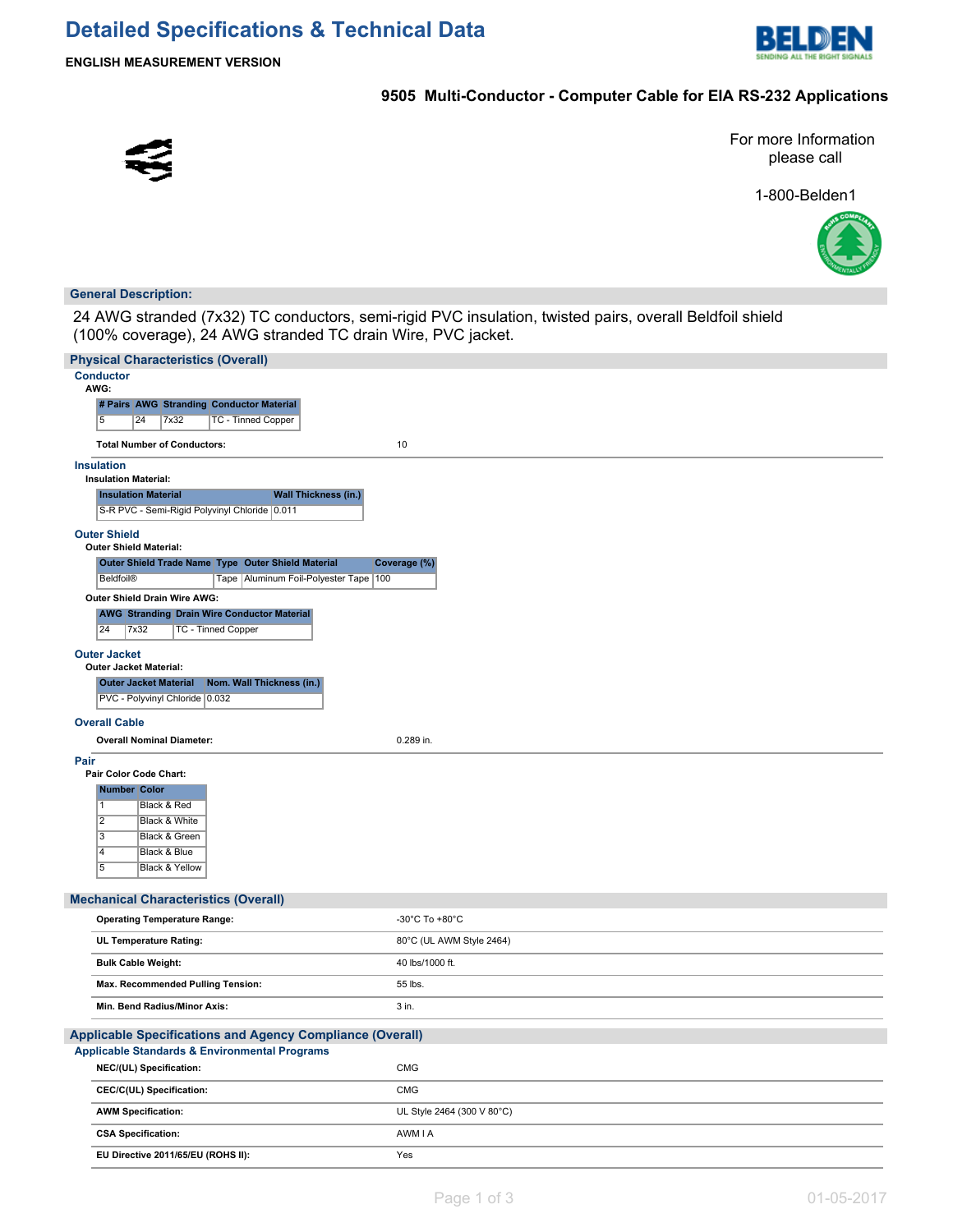# **Detailed Specifications & Technical Data**



#### **ENGLISH MEASUREMENT VERSION**

### **9505 Multi-Conductor - Computer Cable for EIA RS-232 Applications**

|    | EU CE Mark:                                                                      | Yes                |  |  |  |  |  |  |
|----|----------------------------------------------------------------------------------|--------------------|--|--|--|--|--|--|
|    | EU Directive 2000/53/EC (ELV):                                                   | Yes                |  |  |  |  |  |  |
|    | EU Directive 2002/95/EC (RoHS):                                                  | Yes                |  |  |  |  |  |  |
|    | EU RoHS Compliance Date (mm/dd/yyyy):                                            | 04/01/2005         |  |  |  |  |  |  |
|    | EU Directive 2002/96/EC (WEEE):                                                  | Yes                |  |  |  |  |  |  |
|    | EU Directive 2003/11/EC (BFR):                                                   | Yes                |  |  |  |  |  |  |
|    | CA Prop 65 (CJ for Wire & Cable):                                                | Yes                |  |  |  |  |  |  |
|    | MII Order #39 (China RoHS):                                                      | Yes                |  |  |  |  |  |  |
|    | <b>Flame Test</b>                                                                |                    |  |  |  |  |  |  |
|    | <b>UL Flame Test:</b>                                                            | UL1685 FT4 Loading |  |  |  |  |  |  |
|    | <b>CSA Flame Test:</b>                                                           | FT4                |  |  |  |  |  |  |
|    | <b>Plenum/Non-Plenum</b>                                                         |                    |  |  |  |  |  |  |
|    | Plenum (Y/N):                                                                    | No                 |  |  |  |  |  |  |
|    | <b>Plenum Number:</b>                                                            | 89505, 82505       |  |  |  |  |  |  |
|    | <b>Electrical Characteristics (Overall)</b>                                      |                    |  |  |  |  |  |  |
|    | Nom. Characteristic Impedance:                                                   |                    |  |  |  |  |  |  |
|    | Impedance (Ohm)                                                                  |                    |  |  |  |  |  |  |
| 75 |                                                                                  |                    |  |  |  |  |  |  |
|    | Nom. Capacitance Conductor to Conductor:<br>Capacitance (pF/ft)<br>30            |                    |  |  |  |  |  |  |
|    | Nom. Capacitance Cond. to Other Conductor & Shield:<br>Capacitance (pF/ft)<br>50 |                    |  |  |  |  |  |  |
|    | Nominal Velocity of Propagation:                                                 |                    |  |  |  |  |  |  |
| 60 | <b>VP</b> (%)                                                                    |                    |  |  |  |  |  |  |
|    | Nom. Conductor DC Resistance:                                                    |                    |  |  |  |  |  |  |
|    | DCR @ 20°C (Ohm/1000 ft)<br>24                                                   |                    |  |  |  |  |  |  |
|    | Nominal Outer Shield DC Resistance:                                              |                    |  |  |  |  |  |  |
|    | DCR @ 20°C (Ohm/1000 ft)<br>17                                                   |                    |  |  |  |  |  |  |
|    | Max. Operating Voltage - UL:                                                     |                    |  |  |  |  |  |  |
|    | <b>Voltage</b><br>300 V RMS                                                      |                    |  |  |  |  |  |  |
|    | Max. Recommended Current:                                                        |                    |  |  |  |  |  |  |
|    | <b>Current</b><br>1.5 Amps per conductor @ 25°C                                  |                    |  |  |  |  |  |  |
|    | <b>Put Ups and Colors:</b>                                                       |                    |  |  |  |  |  |  |
|    |                                                                                  |                    |  |  |  |  |  |  |

| Item#         | Putup         | <b>Ship Weight</b> | Color         | <b>Notes</b> | <b>Item Desc</b>       |
|---------------|---------------|--------------------|---------------|--------------|------------------------|
| 9505 060U1000 | 1.000 FT      | 42.000 LB          | <b>CHROME</b> |              | 15 PR #24 PVC FS PVC   |
| 9505 060U500  | 500 FT        | 21.500 LB          | <b>CHROME</b> |              | 15 PR #24 PVC FS PVC   |
| 9505 060100   | <b>100 FT</b> | 4.800 LB           | <b>CHROME</b> |              | $15$ PR #24 PVC FS PVC |
| 9505 0601000  | 1.000 FT      | 44.000 LB          | <b>CHROME</b> |              | 15 PR #24 PVC FS PVC   |
| 9505 060500   | 500 FT        | 23.500 LB          | <b>CHROME</b> |              | $15$ PR #24 PVC FS PVC |
| 9505 0605000  | 5.000 FT      | 225,000 LB         | <b>CHROME</b> |              | $15$ PR #24 PVC FS PVC |

#### **Notes:**

C = CRATE REEL PUT-UP.

Revision Number: 2 Revision Date: 09-25-2012

© 2017 Belden, Inc All Rights Reserved.

Although Belden makes every reasonable effort to ensure their accuracy at the time of this publication, information and specifications described herein are subject to error or omission and to<br>change without notice, and the